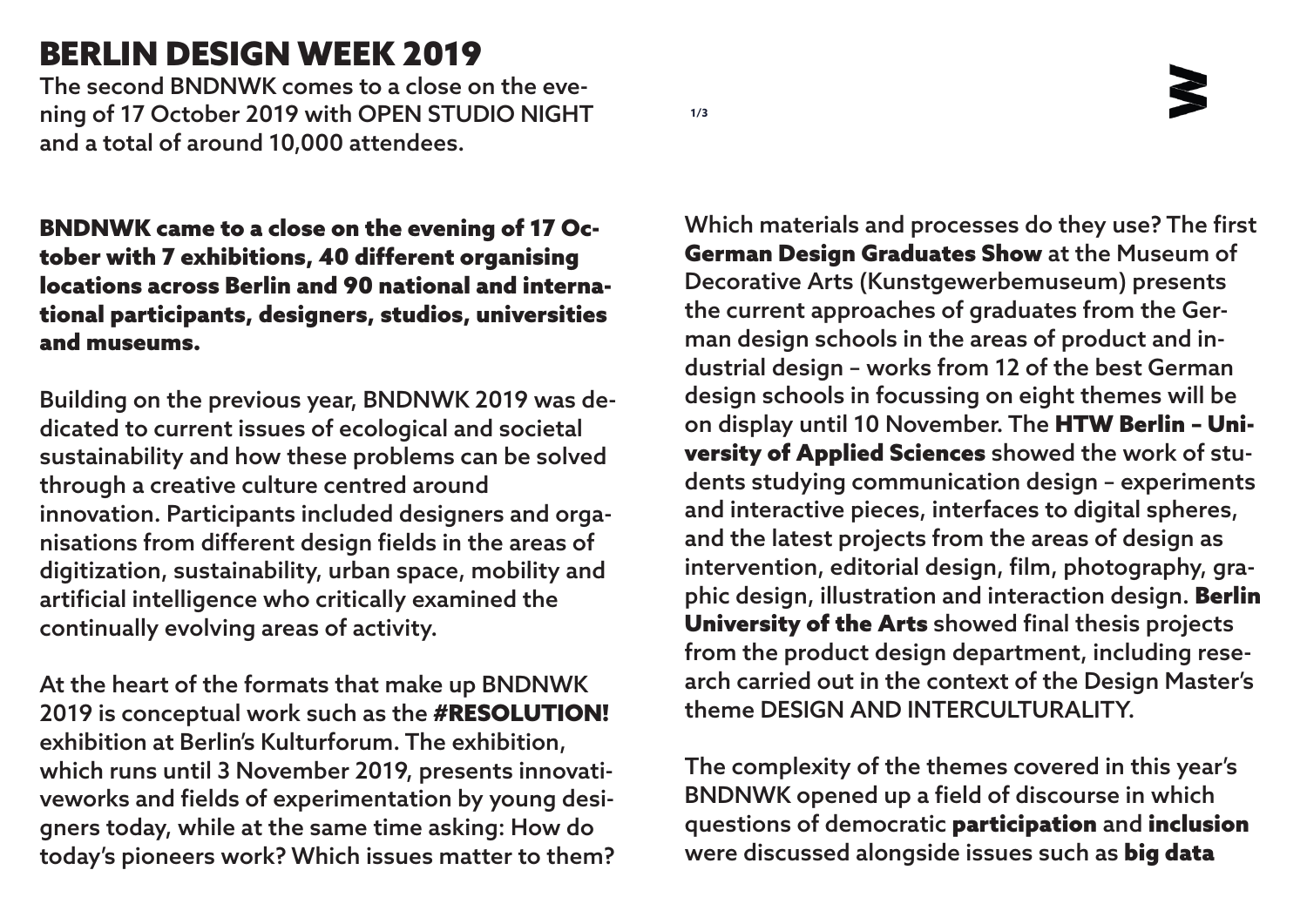### BNDNWK 2020

The next BNDNWK will take place in May 2020 as part of a strategic partnership with iF Design. In 2020, for the first time ever, the iF Design Award Night and iF Design Exhibition will be held in Berlin concurrently with BNDNWK.

BERLIN DESIGN WEEK 2020: 30.4. to 10.5. iF Award Night 2020: 4.5., at Friedrichstadtpalast

in the service of a human-centred urban and societal future. Some of the most important contributions came from the *talks* and projects, which presented grass-roots movements within the field of contemporary design that are firmly anchored both in the workshop and in the lives of people, or design approaches that have been designed to overcome societal stigmas and inequality. At the iF Design Forum, experts and designers discussed the challenges that the city of the future poses for designers, architects and city planners, and how technological, economic and societal innovations can be used to master these challenges sustainably, both ecologically and societally. The diverse schedule of this year's BNDNWK was rounded out by workshops, guided tours and the DESIGN POOL design market at Bikini Berlin.